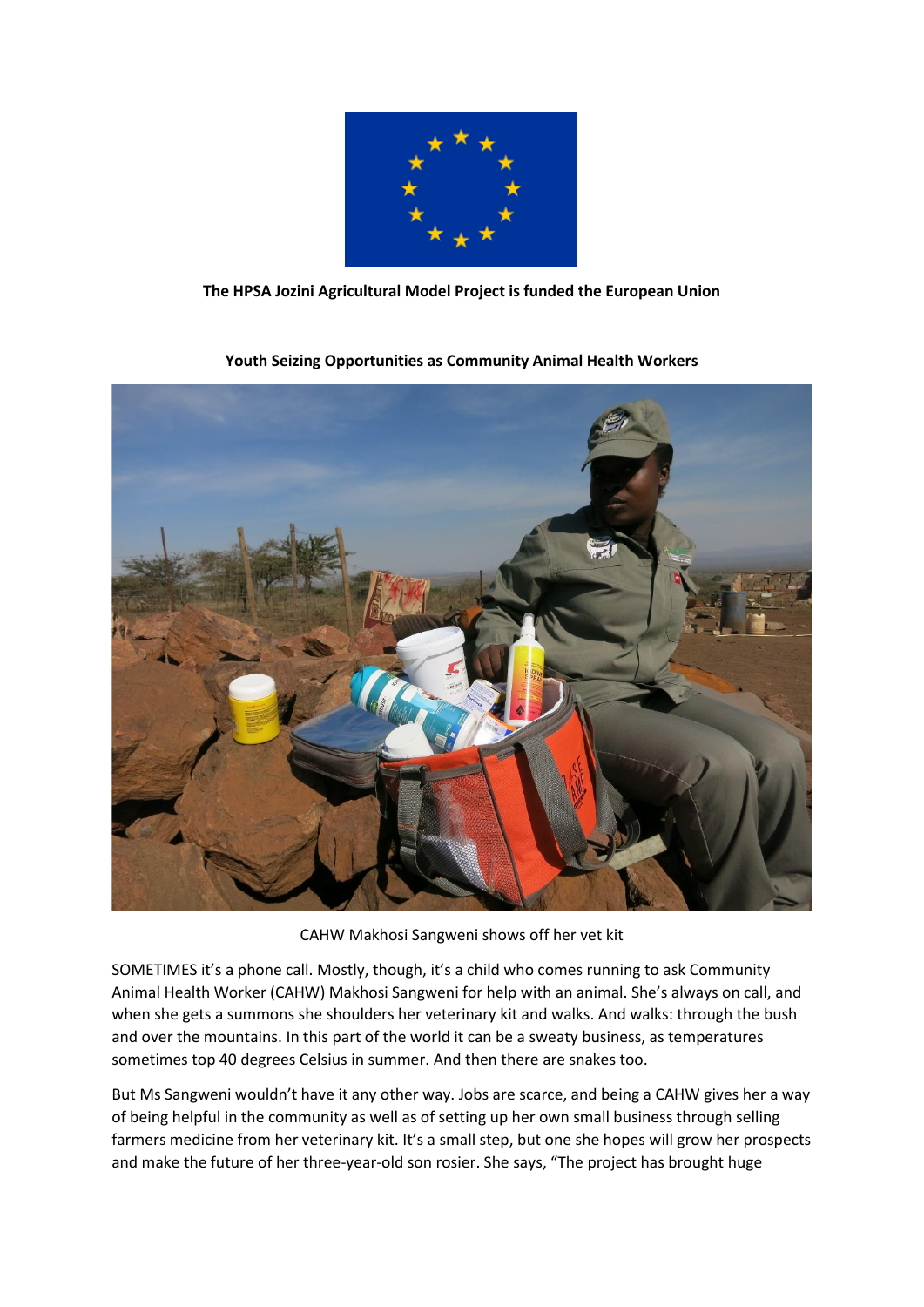change … especially to women who have lost their husbands." She's proud to be part of this change. "I'm known now as the person to go to get help for sick

animals. Now people don't have to waste their money to go to town to buy medicine. They just call me."

There are 15 goat farmers she ministers to in her ward, and five chicken farmers. It's a big area, and on some days she's already on her way at six in the morning, only to come home after four in the afternoon. She's proud of the progress that her farmers have made, and she singles out MaMthethwa's goat herd as a shining example of successful practice.

Ms Sangweni, who is now 29 years old and ready to seize any opportunity to improve her lot, was one of the first CAHWs to be recruited, in 2015, when she went to a community meeting organised by HPSA, and she hasn't looked back since.



CAHW Makhosi Sangweni

Currently, there are 58 CAHWs working in the Jozini Agricultural Model Project, funded by the European Union, 28 of whom were recruited in Year 2. The experienced CAHWs are servicing the farmers' livestock in the dip tanks and are fully trained at this stage. CAHWs are specially trained young local community members, mostly women, who help farmers to

raise healthy animals to get the best production possible. They have a wide range of responsibilities, including providing basic preventive health care, training and advisory services. They do regular household visits, providing a critical link between farmers, livestock associations, local government offices and state veterinarians. The primary purpose of a CAHW programme is to help prevent animal mortality and disease outbreak while increasing productivity.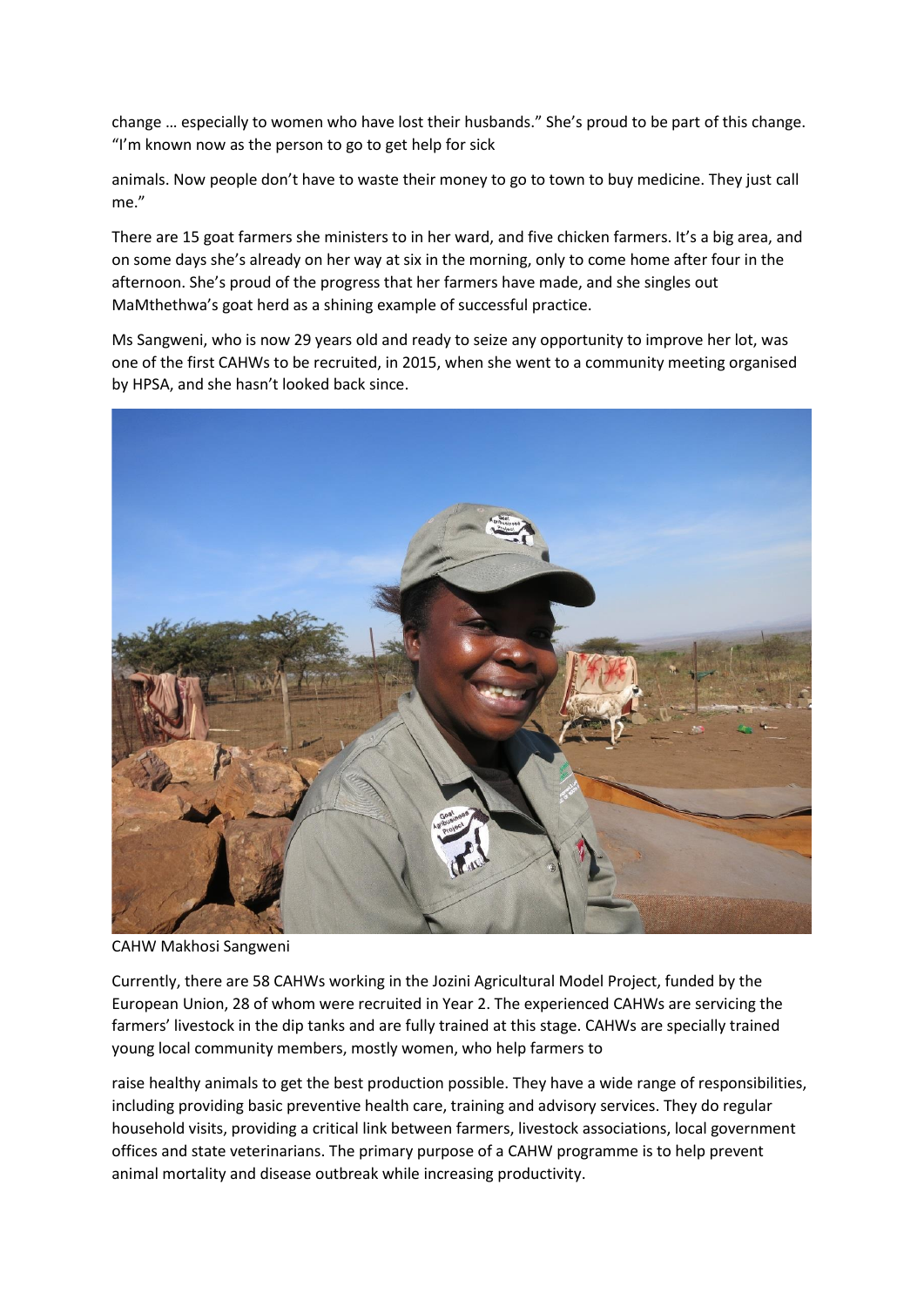Heifer Project South Africa (HPSA) works to identify, train and support CAHWs in its projects with a total of 53 youth (40 in KwaZulu-Natal and 13 in Limpopo) actively participating and helping rural farmers.

CAHWs are chosen through a process of community meetings called by the Livestock Association. Local, interested, energetic, literate, preferably female, young persons are nominated to be trained as prospective CAHWs. A letter of appointment is signed by the Livestock Association to approve the candidate for a training process. Traditional authorities and other civic bodies are used to appoint someone in the same way to represent women farmers in the area. In this way, HPSA has two CAHWs per dip in all the dip tanks where they are active. After training in CAHW principles and census taking, the CAHW is deployed to count the livestock of the dip tank area they represent. These census details are captured by the NGO project staff and are made accessible to local and provincial vet and production staff.

Recently, intensive training has been carried out in HPSA's Jozini Agricultural Model project. This project is funded by the European Union and started in May 2015. The goal is to work with 2100 farmers by the end of three years. The CAHWs are instrumental in supporting farmers' livestock productivity.

CAHWs have been trained in goat production and the basics of primary animal health care. They are also trained in winter feed processing and supplement production to help mitigate the effects of drought. CAHWs have up to now been mixing protein blocks and selling them as well as helping farmers build enclosures for their kid goats. More recently CAHWs have been issued with vet kits to treat farmers' animals, and which offer them an entrepreneurial opportunity to make an income from small profits on the medicines. CAHWs were assessed by the Department of Agriculture Vet and Livestock Production units and HPSA staff to

ensure they were competent before getting a vet kit. Vet kits were handed out in May 2017 to all trained CAHWS, who provide basic veterinary advice, process stover for feeding livestock and have been selling nutritional blocks for the livestock to farmers for extra income.

SIPHAMANDLA Nxumalo has her sights set on the figure of R500 per month. That's how much this enterprising CAHW hopes the vet kits will generate for her. It may not be much by city standards, but it would take care of airtime for her cellphone and some essential groceries.



Every bit helps in this area. Ms Nxumalo is single, with four children, and she lives together with 15 members of her extended family. There are no jobs to go round, and so the eight child grants and one old age pension are what everyone depends on. The 2016 drought wiped out their cattle and chickens, and now the only extra income comes from the family maize crop, which gets sold to other

CAHW Siphamandla Nxumalo